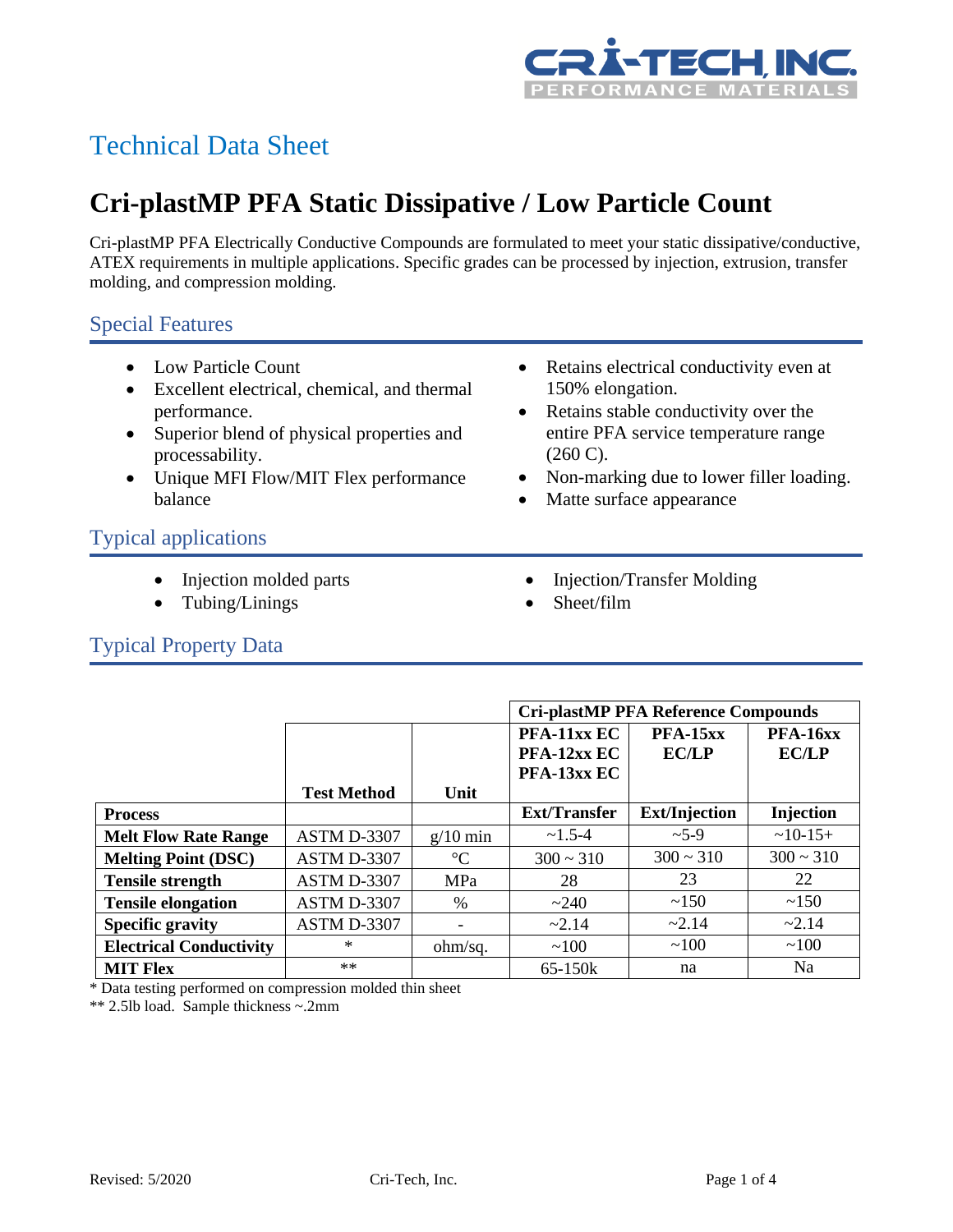

## Mechanical properties

Cri-plastMP PFA Electrically Conductive Compounds are capable of achieving higher MIT Flex performance than conventional carbon black compounds.

| Compound                            | MFI<br>372 C, $g/10$ min | <b>MIT Flex</b><br>2.5lb load. Sample thickness $\sim$ .2mm |  |
|-------------------------------------|--------------------------|-------------------------------------------------------------|--|
| Carbon black filled conductive PFA  | 1 to 2.5                 | < 85,000                                                    |  |
| Cri-plastMP PFA conductive compound | 1 to 2.5                 | 120 to 420,000                                              |  |

### Electrical properties

Cri-plastMP PFA Electrically Conductive Compounds are designed for real application use, not just datasheet properties.

### **Elongation:**

Do your electrically conductive products have an elongation specification? Do the raw materials used retain their conductivity at these elongation values … probably not. Cri-plastMP compounds retain their conductivity even at 150% elongation. Conventional carbon filled products do not.

| Compound                            | ohm $@0\%$<br>elongation | ohm @ 100%<br>elongation | ohm @ 150%<br>elongation |
|-------------------------------------|--------------------------|--------------------------|--------------------------|
| Carbon black filled conductive PFA  | $3.30E + 04$             | >1.0E11                  | >1.0E11                  |
| Cri-plastMP PFA conductive compound | $4.80E + 02$             |                          | $3.60E + 03$             |

**\*CB product loses conductivity**

#### **Elevated Temperatures:**

Changes in Temperature are a fact of life. You design your materials to operate at elevated temperature, why wouldn't you do the same for your static dissipative performance?

Cri-plastMP compounds retain their conductivity even at 150 C. Conventional carbon filled products do not.

| <b>Temperature</b> | <b>CB</b> filled | Cri-plastMP blend* |
|--------------------|------------------|--------------------|
|                    | (ohm)            | (ohm)              |
| 50                 | 518000           | 28000              |
| 100                | 556000           | 29000              |
| 125                | 666000           | 30000              |
| 150                | 1700000          | 39000              |

\*Note: The Cri-plastMP was used as a masterbatch and letdown at low levels with carbon black. Cri-plastMP compounds exhibit very little change in resistivity, even at elevated temperatures.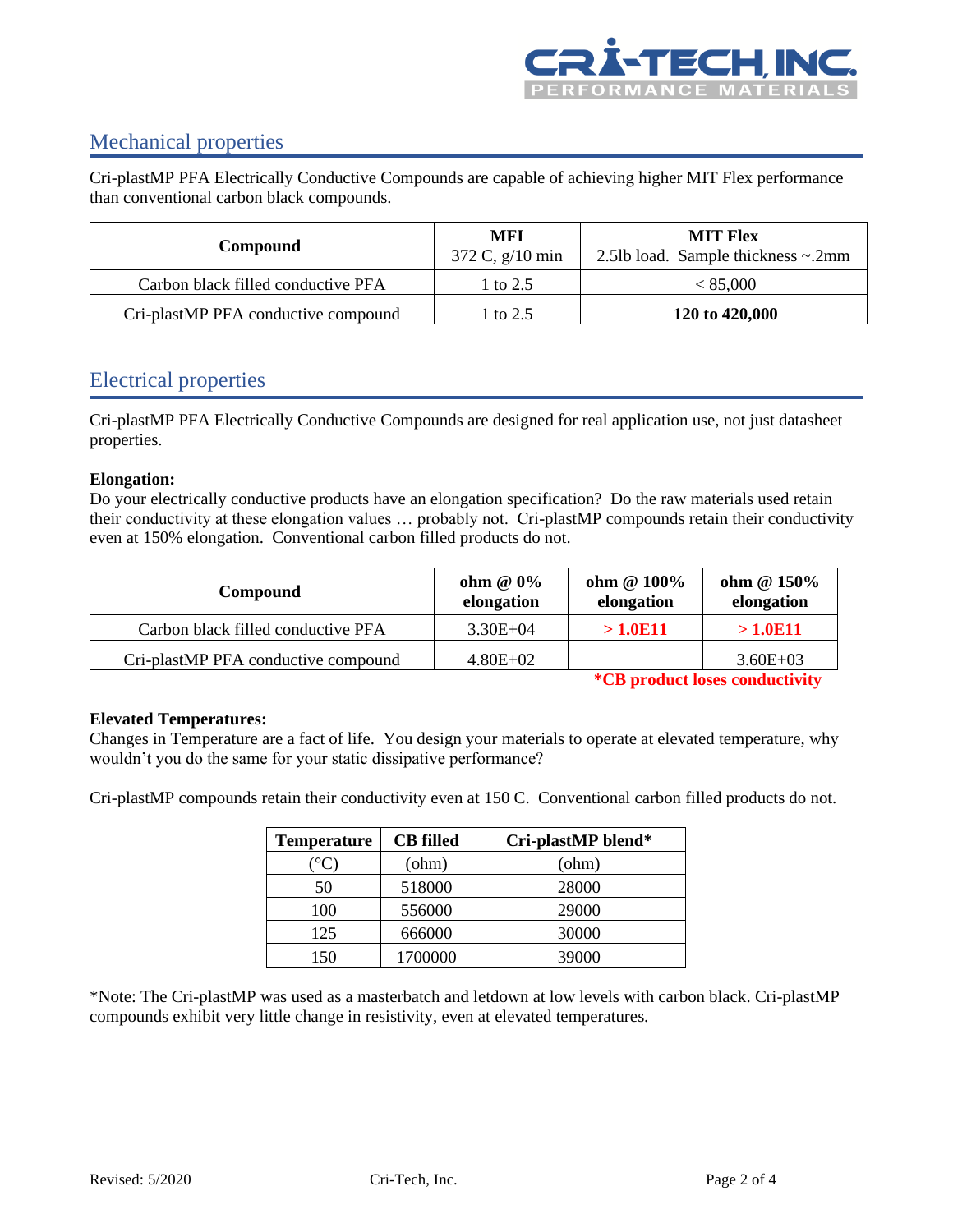

### Storage and Handling

Cri-plastMP PFA EC Compounds can be stored for long period of time if stored in a clean, dry place. Ambient storage conditions should be designed to avoid airborne contamination and moisture condensation on the resin when removed from packaging. Compounds are dried prior to packaging and generally do not require drying before processing unless high humidity conditions create surface moisture absorption. To remove any absorbed moisture, drying at 100 °C (212 °F) for 4 hours is suggested.

### Processing Guidance

#### **Molding**

PFA can generate traces of highly corrosive gas when it decomposes at the molding temperature, requiring materials of construction with outstanding corrosion and heat resistance for extrusion and injection-molding equipment used for molding.

#### **Extrusion molding**

In extrusion, covered electrical wire, pipe, tubing, monofilament, film, etc. can be formed by extrusion. Extruders with a cylinder diameter from 30 to 65 mm are most commonly used. A rapid compression type screw with an L/D ratio of 20 to 25 and compression ratio of 2.5 to 3.0 is also used.

Tubing Extrusion Molding Conditions

| Grade                     | Cri-plastMP        |
|---------------------------|--------------------|
| <b>Final product</b>      |                    |
| Tubing I.D.               | 8.5                |
| Tubing O.D.               | 10.5               |
| Tubing thickness          | 0.1                |
| <i>Extruder</i>           |                    |
| barrel diameter           | 25                 |
| screw $L/D$               | 20                 |
| compression ratio         | 2.8                |
| screw type                | Gradual transition |
| Die I.D./tip $O.D.$       | 8.5/4.5            |
| Temperature $(^{\circ}C)$ |                    |
| rear                      | 350                |
| middle                    |                    |
| front                     | 380                |
| Die head                  | 400                |
| tip                       | 420                |
| Screw speed (rpm)         | 14                 |
| Draw-down ratio           | $1.36*$            |
| Insulating speed (m/min.) | 0.5                |

\*Note: drawdown can negatively affect tube conductivity